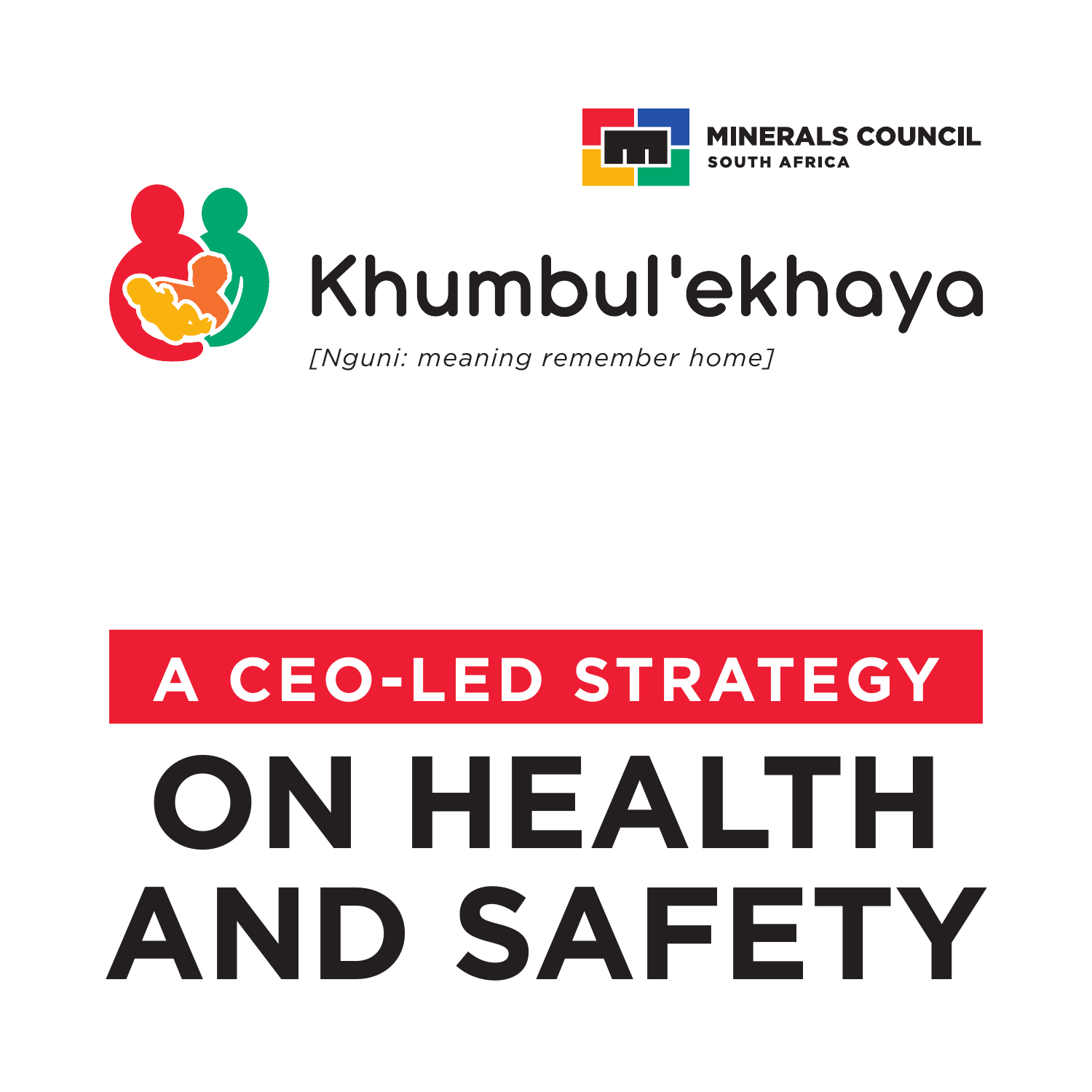Khumbul'ekhaya is a CEO-led strategy on health and safety that will drive and sustain the mining industry's pursuit of Zero Harm. The strategy has been developed and led by the Minerals Council's CEO Zero Harm Forum.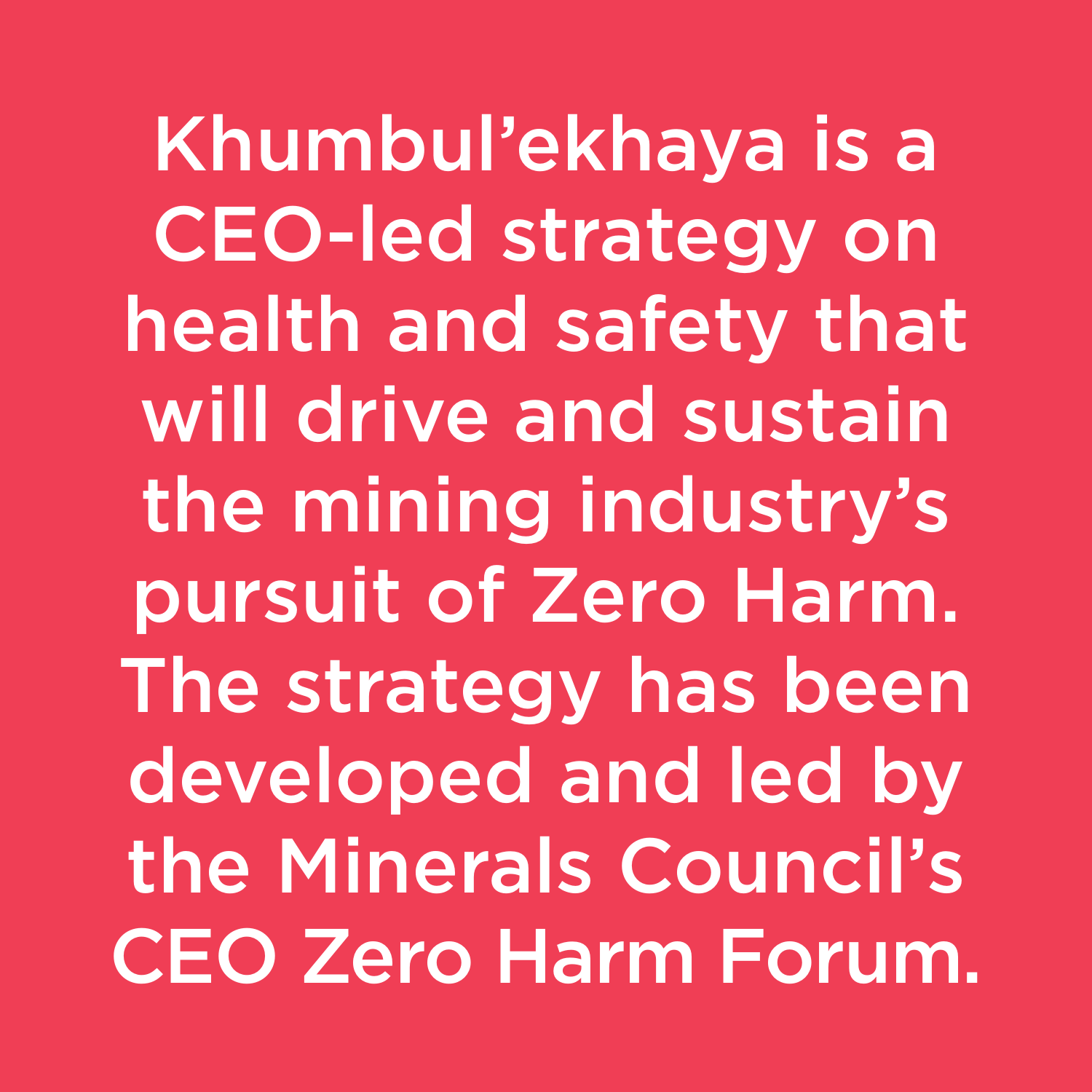

The name, Khumbul'ekhaya, is the Nguni word for "remember home", and has been selected because we recognise that fatalities have the greatest impacts on loved ones at home.

Khumbul'ekhaya is a 'rallying cry' for a step-change in safety and health performance, driven at the highest levels of our industry, and with a vision that we share with all our stakeholders – employees, unions and government – to ensure that every mineworker returns home from work unharmed, every day.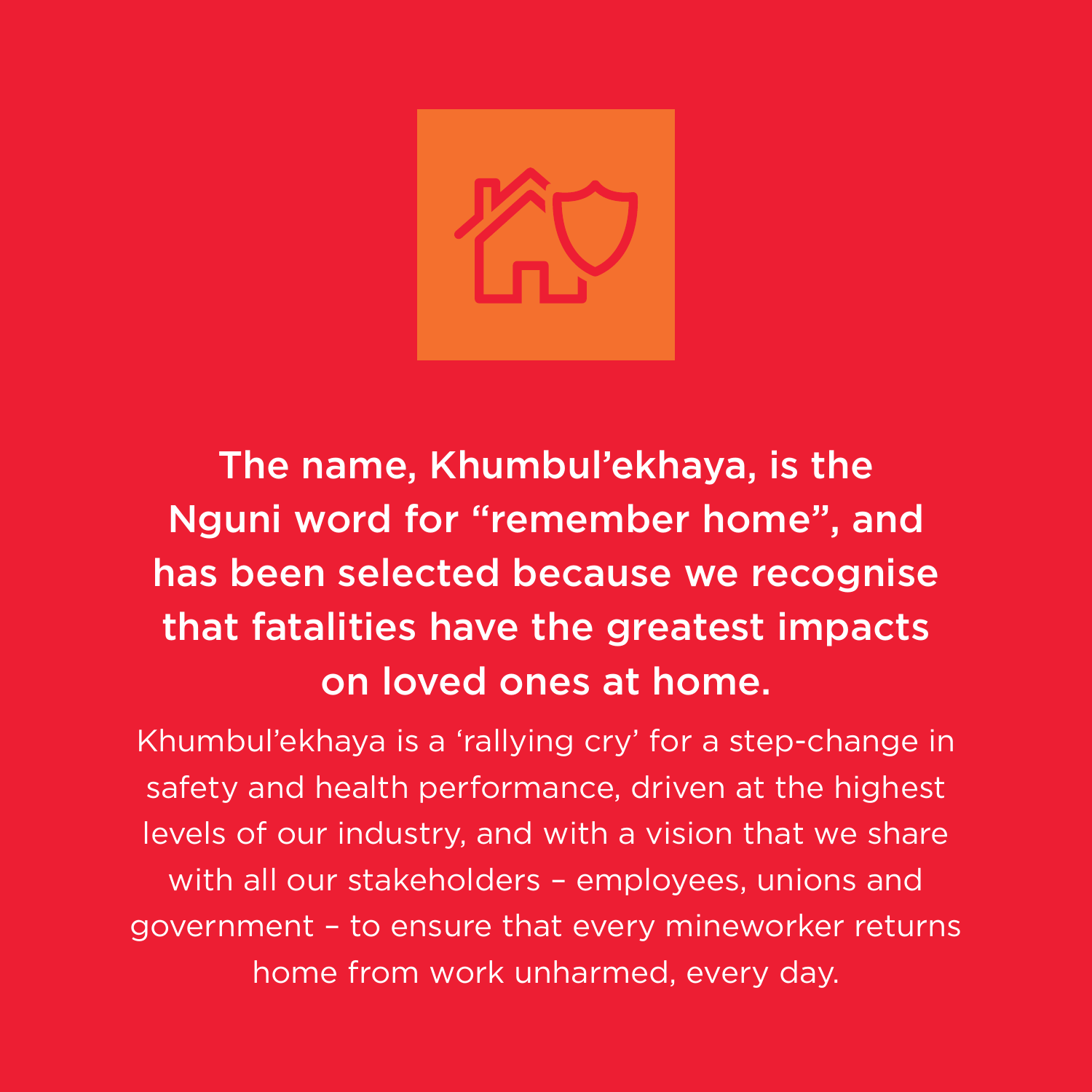The Khumbul'ekhaya health and safety strategy began as a heartfelt conversation amongst 34 CEOs in the mining sector in January 2019. While we agreed that improvements in safety and health performance over the past two decades have been significant, we recognise that a step-change in health and safety is required to be able to achieve Zero Harm, and the 2024 Mine Health and Safety Council (MHSC) milestones agreed by companies, government and labour. This deep and intense introspection was prompted by a plateauing of the fatal injury rate and, sadly, an increase in fatal accidents recorded in 2017 for the first time in a decade.

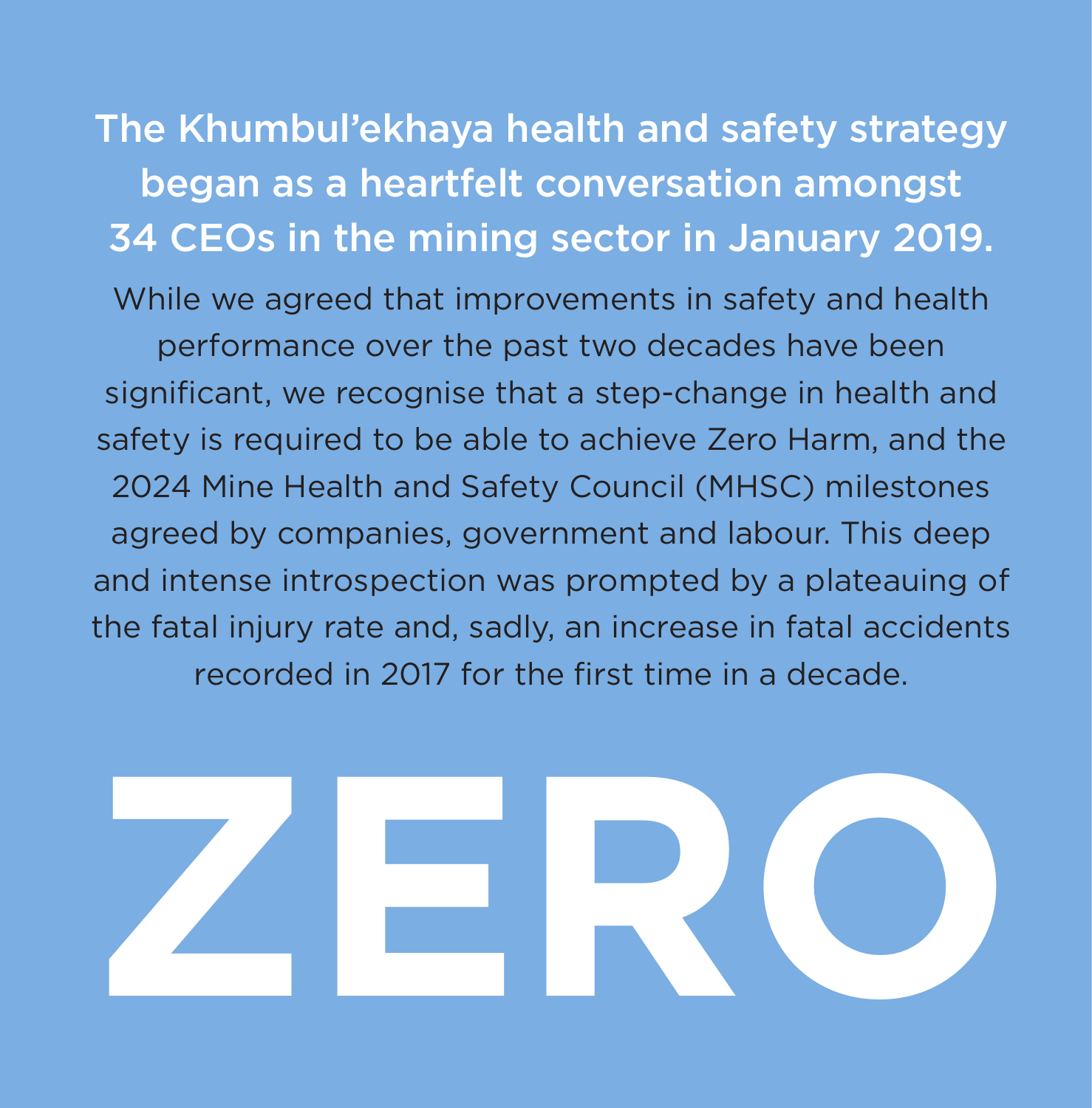

# **HARM**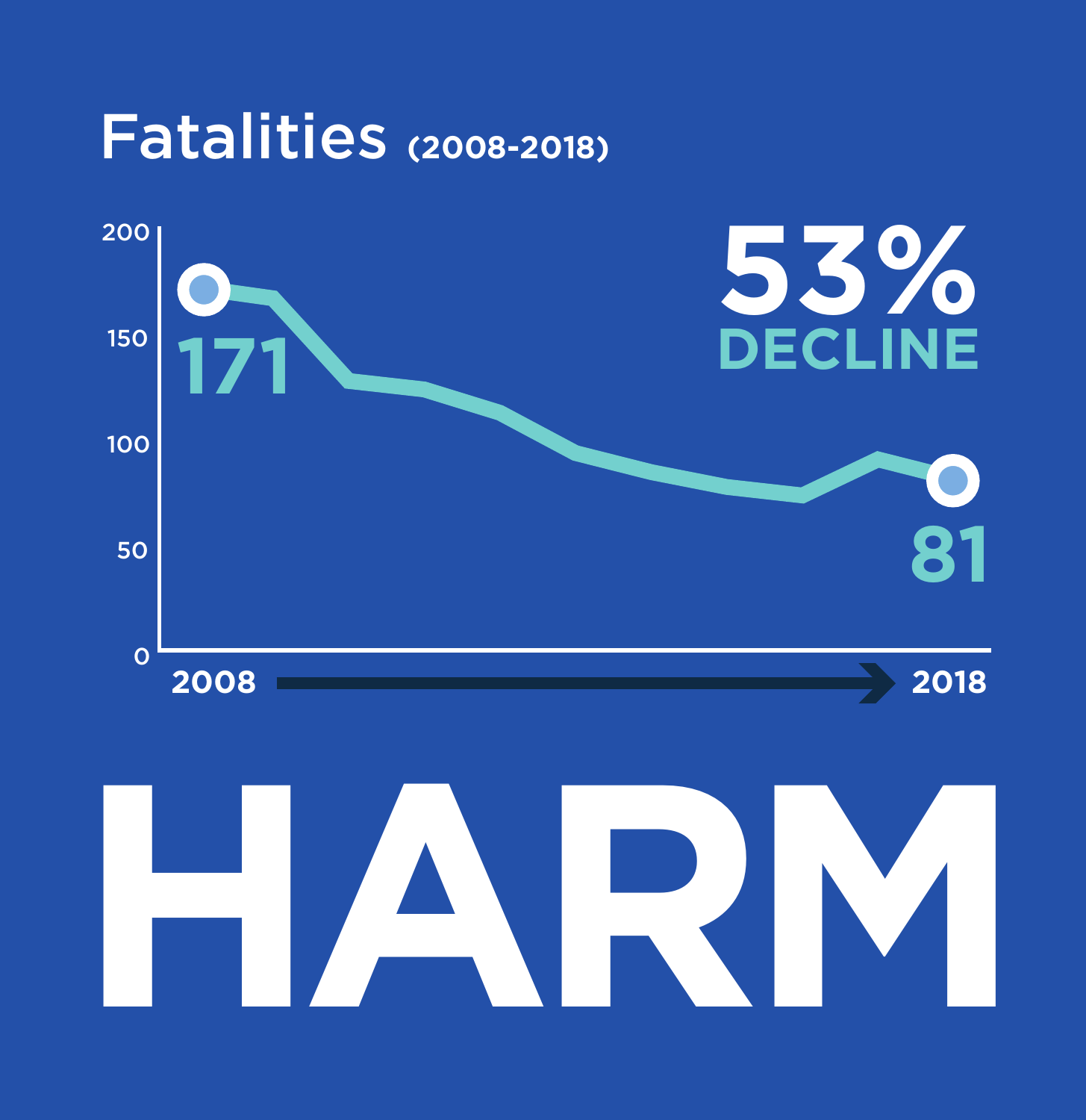CEOs are united in agreement that health and safety starts with them and that a step-change in health and safety is required to eliminate fatalities in mining.

This strategy is complementary to and supportive of existing initiatives in place, especially the work being undertaken by the MHSC, the MOSH learning hub, and the Mandela Mining Precinct.

#### Every mineworker returning home unharmed,

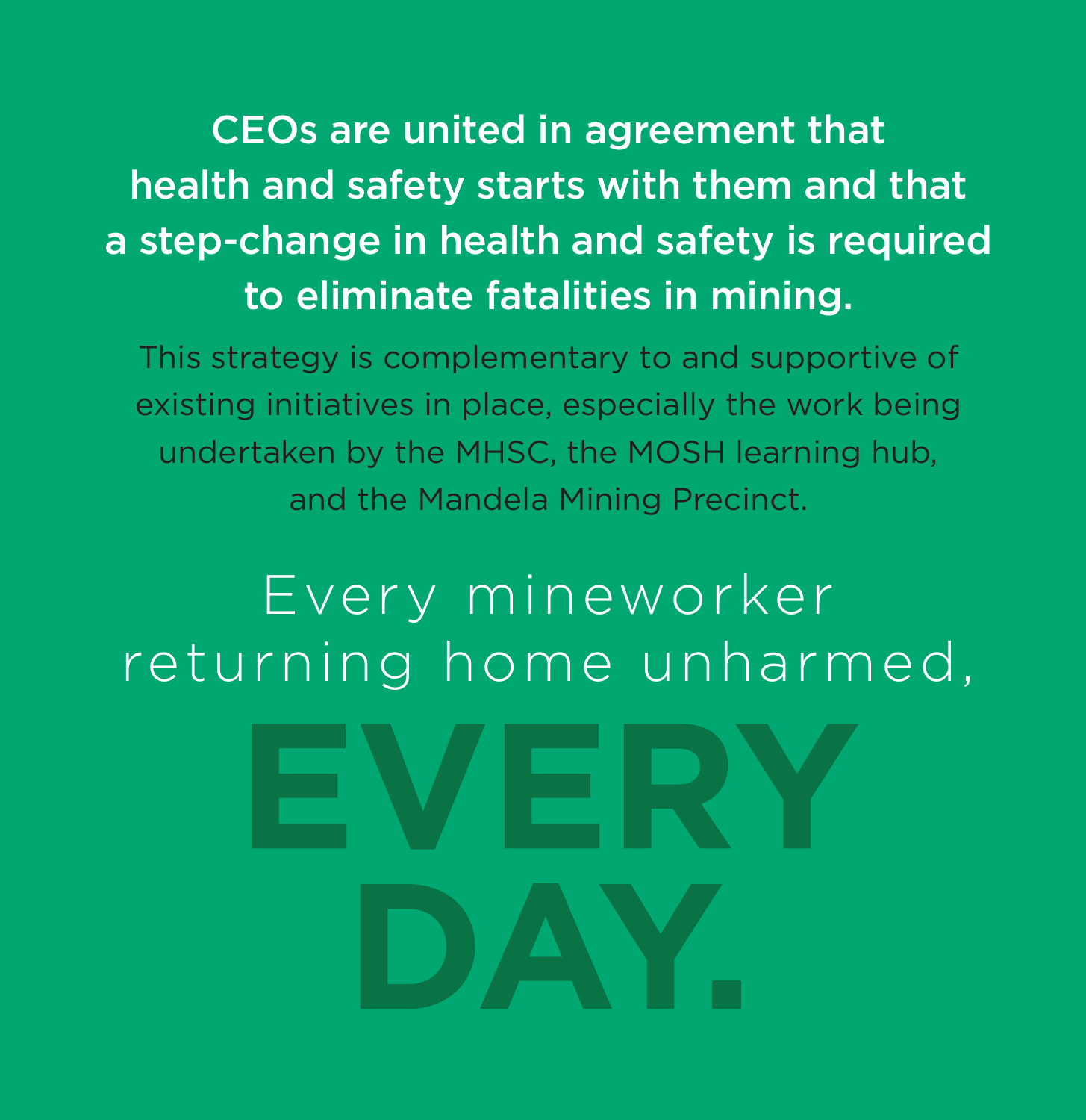#### **FOUR CRITICAL DRIVERS OF THE KHUMBUL'EKHAYA STRATEGY ARE:**



**The industry's continued commitment to Zero Harm** 

**A step-change priority for 2019/20 is the elimination of fatalities, which we believe will require a two-year focus on the elimination of fatalities as a result of both safety and health incidents. This includes a deliberate strategy to broadening our focus to include health-related fatalities during and beyond employment**



**Adopting a holistic approach, because fatalities are often the result of a complex set of circumstances**



**Learning from incidents, from each other and from other industries**